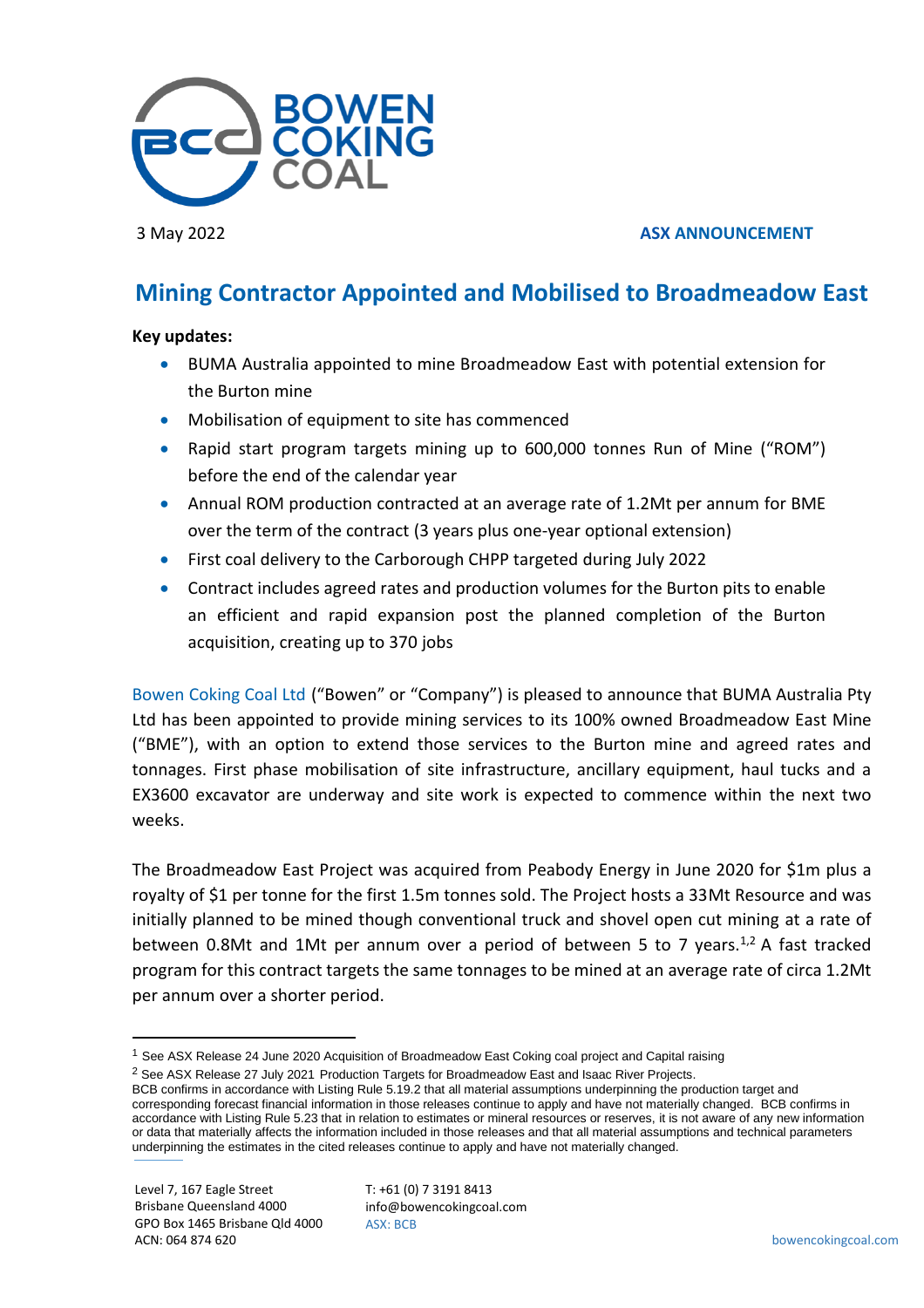

Bowen Coking Coal Managing Director and CEO, Mr Gerhard Redelinghuys, said *"We welcome the experienced team from BUMA onboard and we look forward to a long and mutually prosperous partnership. BME is a critical building block in Bowen's plans to become Australia's next significant independent coking coal producer.*

*The rapid start-up of production from BME will be a testament to the team's ability to transform a green fields project into a producing mine in a short time frame. Bringing BME into production diversifies the Bowen production base and will be the first of a number of our metallurgical coal projects to be exported from the world class Dalrymple Bay Coal Terminal. It's a great time to be bringing on our second producing asset in this extraordinary high priced environment. We believe the outlook for metallurgical coal continues to strengthen, driven by continued growth is steel demand and enormous barriers to new supply. This agreement with BUMA puts Bowen in a very strong position to expand production further via a quick start-up of the larger, adjoining Burton mine post transaction completion."*

Coal mined from BME will initially be hauled to Fitzroy Australia's Carborough Downs CHPP where it will be washed and exported to global steel producers through the Dalrymple Bay Coal Terminal under an infrastructure access agreement.<sup>3</sup>

# **BUMA Mining Services Contract**

BUMA Australia was established in 2021 to acquire the Open Cut Mining business of Downer. This acquisition included the transition of all people, mining services contracts, assets, systems and intellectual property from a business which has successfully provided mining and civil services in diverse locations and across many commodities for over 75 year including recent contracts with the BHP Mitsubishi Alliance and Stanwell.

Bowen has appointed BUMA on a 3 year contract, with the option to extend for a further 1 year (at Bowen's election) to operate the BME mine, using their own equipment, staff, systems and procedures in accordance with production requirements set by Bowen. The agreement contains customary terms and conditions for coal mining contracts, including termination clauses.

The contract also makes provision for the seamless transition into the Burton mine at already agreed rates and production volumes which the Company intends to trigger immediately on completion of the Burton transaction.

<sup>3</sup> See ASX Release 1 September 2021 Infrastructure deal with Fitzroy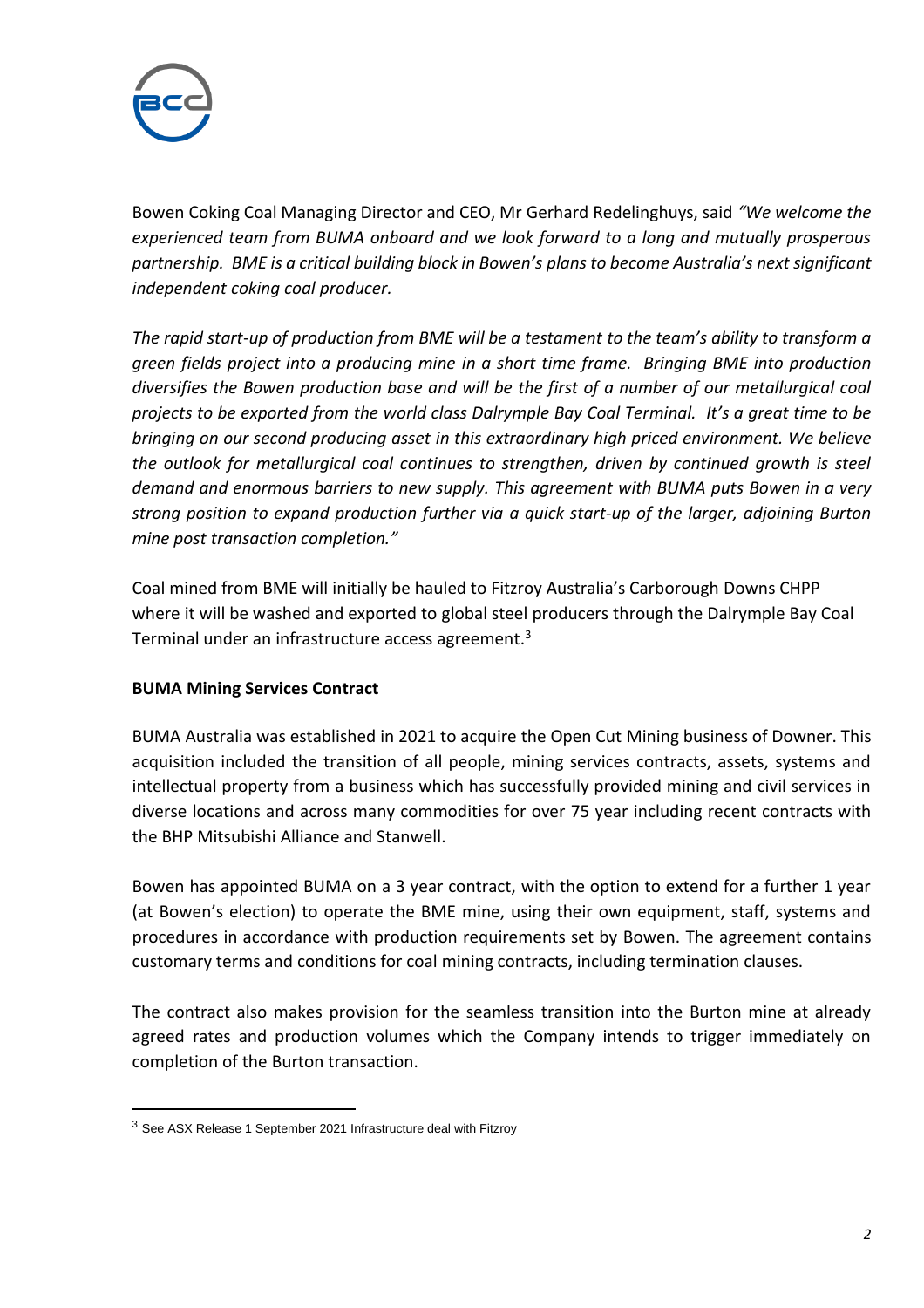

The recent increase in crude oil prices, coupled with increased labour cost is expected to result in a 10% to 15% increase in the production costs (excluding royalties) as foreseen in the concept study, whilst still within the +/- 30% accuracy levels stated<sup>2</sup>. However, the increase in the planned production cost is not considered to materially impact the short to medium term margins in this higher sales price environment.

## *Figure 1. Bowen Board breaking ground at BME*



## *Table 1. Summary of the Resource Estimate for Broadmeadow East*

|                        | <b>RESOURCE CATEGORY (MT)</b> |                  |                 |              |
|------------------------|-------------------------------|------------------|-----------------|--------------|
| <b>SEAM</b>            | <b>MEASURED</b>               | <b>INDICATED</b> | <b>INFERRED</b> | <b>TOTAL</b> |
| < 100m                 | 6.4                           | 1.9              |                 |              |
| >100m                  | 0.1                           | 2.2              | 20              |              |
| <b>TOTAL RESOURCES</b> | 6.5                           | 4.1              | 23              | 33           |

*Note – Some rounding to the nearest significant figure has occurred and this may reflect in minor differences in the overall reported resource.* (*See ASX release 24 June 2020)*

\* There is a low level of geological confidence associated with Inferred mineral resources and there is no *certainty that further exploration work will result in the determination of Indicated mineral resources or that the production target itself will be realised.*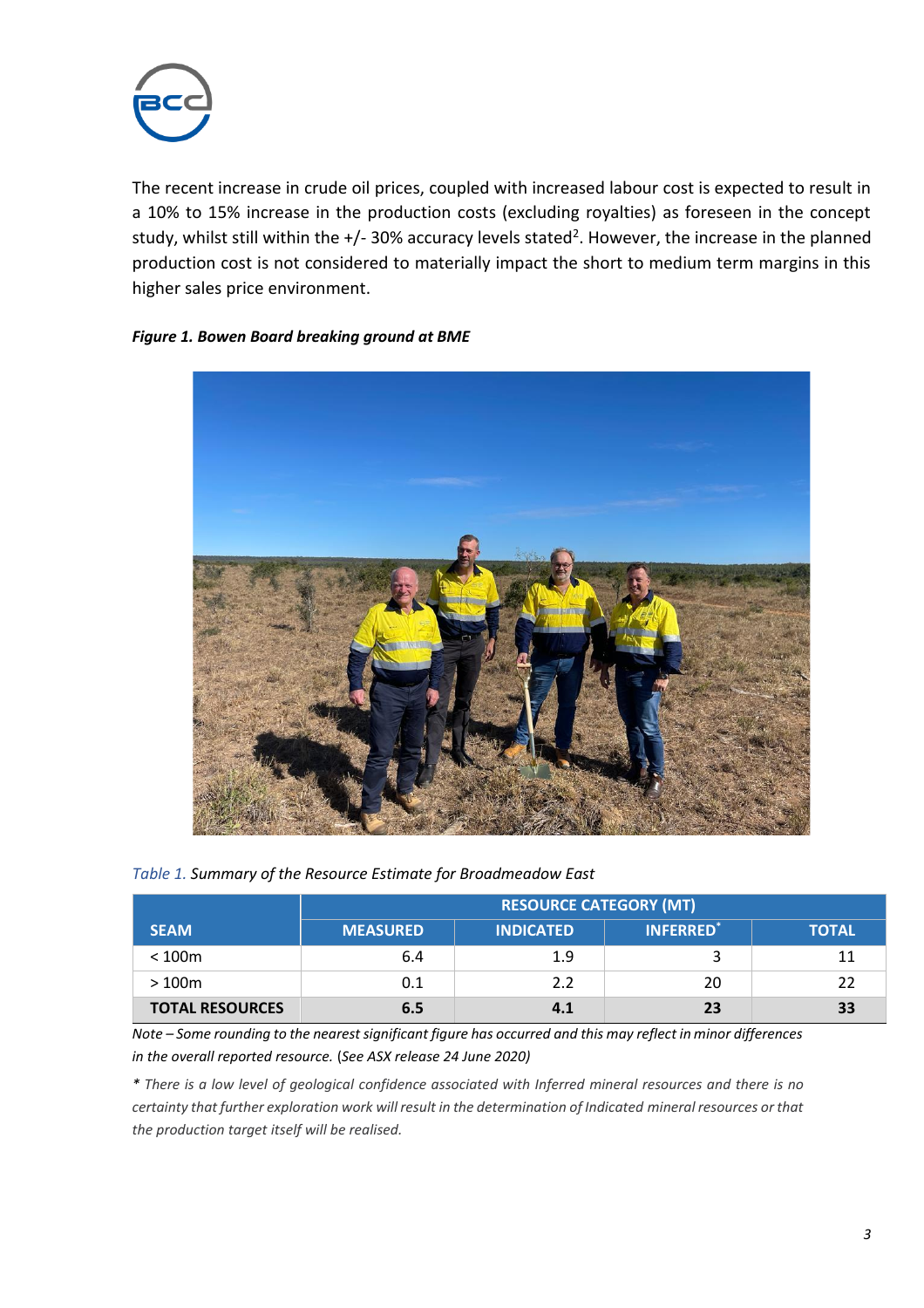*Figure 2. BME Project location*

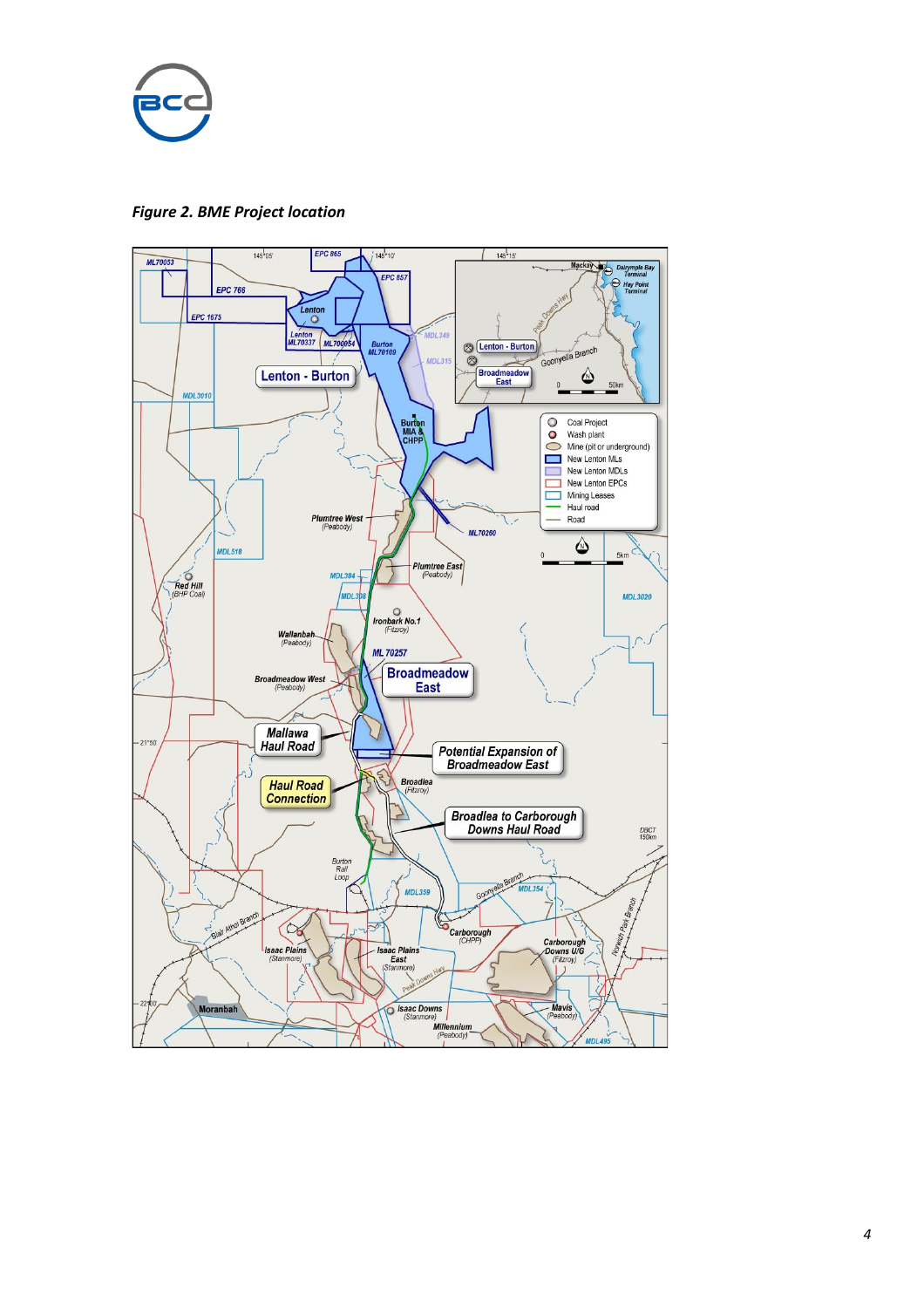

# **The Board of the Company has authorised the release of this announcement to the market.**

## **For further information please contact:**

Gerhard Redelinghuys **Sam Aarons** Managing Director **Investor Relations** +61 (07) 3191 8413 +61 418 906 621

#### **About Bowen Coking Coal**

Bowen Coking Coal Ltd is a Queensland based coking coal exploration Company with advanced exploration and development assets. The Company owns Broadmeadow East (100%), Isaac River (100%), Cooroorah (100%), Hillalong (90%) and Comet Ridge (100%) coking coal projects in the world-renowned Bowen Basin in Queensland, Australia. Bowen is also a joint venture partner with Stanmore Coal Limited in the Lilyvale (15% interest) and Mackenzie (5% interest) coking coal projects. The Company is currently in the process of acquiring 90% of the Lenton Joint Venture which owns the Lenton Project and the Burton Mine in the northern Bowen Basin. The highly experienced Board and management aim to grow the value of the Company's coking coal projects to benefit shareholders by leveraging innovation and maximising the assets and network of the team. An aggressive exploration and development program underpins the business strategy.

#### **Competent Person Statement**

The information in this announcement that relates to the Broadmeadow East Deposit (ML70257), are based on information compiled and reviewed by Mr Troy Turner, who is a Member of the Australian Institute of Mining & Metallurgy. Mr Turner, Managing Director and a fulltime employee of Xenith Consulting Pty Ltd, has sufficient experience that is relevant to the styles of mineralisation under consideration and to the activity which he is undertaking to qualify as a Competent Person as defined in the 2012 Edition of the "Australasian Code for Reporting of Exploration Results, Mineral Resources and Ore Reserves". Mr Turner consents to the inclusion in the report of the matters based on his information in the form and context in which it appears.

#### **Forward-Looking Statements**

Certain statements made during or in connection with this statement contain or comprise certain forward-looking statements regarding the Company's Mineral Resources, exploration operations and other economic performance and financial conditions as well as general market outlook. Although the Company believes that the expectations reflected in such forward-looking statements are reasonable, such expectations are only predictions and are subject to inherent risks and uncertainties which could cause actual values, results, performance or achievements to differ materially from those expressed, implied or projected in any forward-looking statements and no assurance can be given that such expectations will prove to have been correct.

Accordingly, results could differ materially from those set out in the forward-looking statements as a result of, among other factors, changes in economic and market conditions, delays or changes in project development, success of business and operating initiatives, changes in the regulatory environment and other government actions, fluctuations in coal prices and exchange rates and business and operational risk management. Except for statutory liability which cannot be excluded, each of the Company, its officers, employees and advisors expressly disclaim any responsibility for the accuracy or completeness of the material contained in this statement and excludes all liability